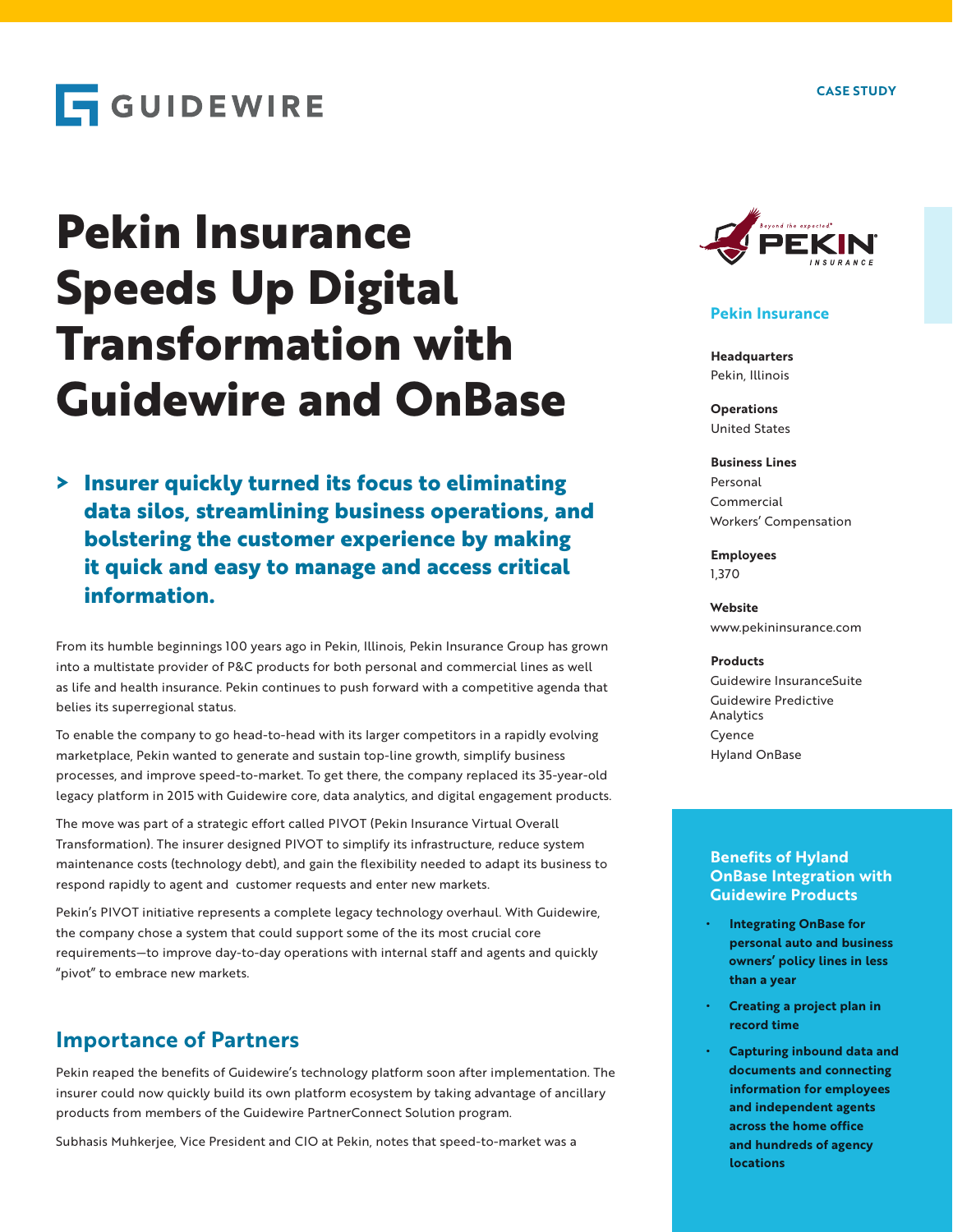



primary driver for the company's choice of ancillary support. Finding highly rated providers that could rapidly integrate with the Guidewire platform was an important strategic component. According to Muhkerjee, choosing OnBase—Hyland's enterprise content management system— assured Pekin that it would not skip a beat when it came to servicing customers, thanks to Hyland's Ready for Guidewire accelerators.

The accelerators provide prebuilt and proven capabilities for Guidewire customers that solve several technical and business process challenges. They also reduce time, cost and risks associated with incorporating content services capabilities as part of Guidewire core transformation initiatives.

"Frankly, as an insurance company, our product is a document—a legal document—that promises coverage during a loss or at a time of need for our customers," says Muhkerjee. "We wanted to spend our time creating solutions for our business rather than integrating them."

Now part of Pekin's larger ecosystem, OnBase acts as the insurer's content services platform, eliminating data silos, streamlining business operations and bolstering the customer experience by making it quick and easy to manage and access critical information. Pekin can leverage multiple data import methods in OnBase to capture inbound data and documents and connect information for employees and independent agents across the home office and hundreds of agency locations.

As a Premier member of the Guidewire PartnerConnect Solution program, Hyland helps Pekin seamlessly integrate into a fully functioning enterprise content management solution without requiring users to leave their Guidewire core system.

## **Future-Proof and Best of Breed**

"With PIVOT, the very diverse ecosystem that Guidewire brings to the table was extremely important in not only our decision but our implementation," notes Dave Whitesell, Assistant Vice President for Pekin's IT group. "We wanted to have a very modern system that could give us all the capabilities we needed to grow in the future. We also wanted to make sure that all the ancillary components for enterprise content management with OnBase were best of breed."

Whitesell adds that Pekin's approach to implementing Guidewire with OnBase was one that considered all integration partners working together. "It's not just a business project. It's not just an IT project. It's a Pekin project," he explains. "You have to think of that layer. If you're thinking of this as a business, you're probably not going to treat your IT partners very well. And if you think of it as technology, you're probably not listening to all the business components required to build a really good product. So you have to blend all those areas."

Pekin took that type of approach on its modernization project, Muhkerjee maintains, noting that the results speak for themselves. Leveraging Ready for Guidewire accelerators, Pekin integrated the two solutions for personal auto and business owners' policy lines in less than a year.

## **Accelerators Pave the Way**

If recognizing the mutually beneficial results of blending business and IT objectives is part of the recipe, working with integration partners that offer accelerators to speed up development is the icing on the cake.

# **Hyland**

#### **Hyland**

**Headquarters** Westlake, Ohio

**Operations** Worldwide

#### **Business**

Hyland is a leading content services provider that enables thousands of organizations to deliver better experiences to the people they serve.

**Employees** 4,000

**Website** www.hyland.com

**Product** OnBase

**Guidewire Product** Ready for Guidewire OnBase accelerator